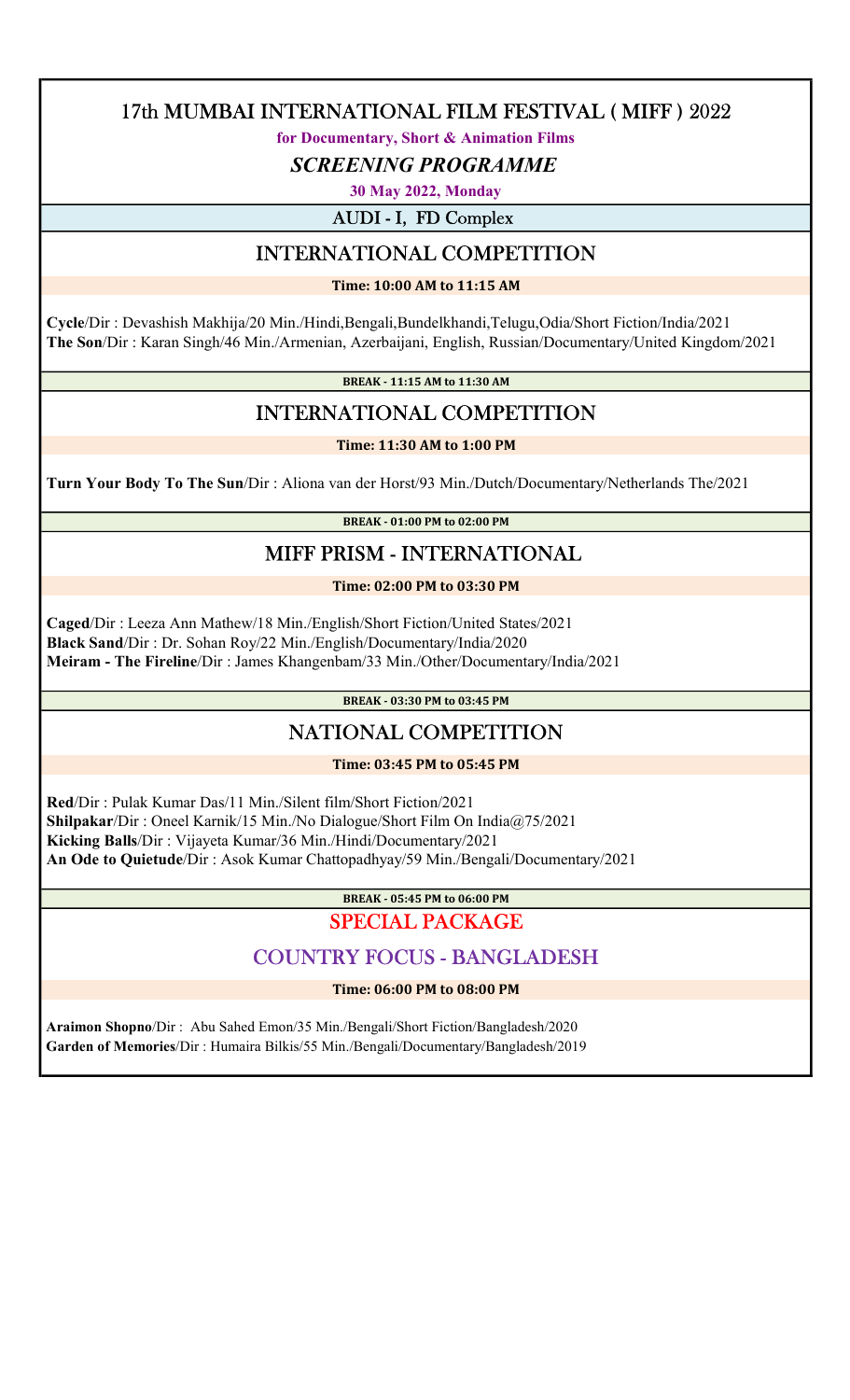for Documentary, Short & Animation Films

#### SCREENING PROGRAMME

31 May 2022, Tuesday

AUDI - I, FD Complex

#### MIFF PRISM - INTERNATIONAL

Time: 10:00 AM to 11:15 AM

Colours of Love/Dir : Indrajit Nattoji/04 Min./Hindi/Animation/India/2021

# INTERNATIONAL COMPETITION

 Saloon/Dir : Jeffrey Wisniewski/16 Min./English/Animation/United States/2021 Jungle Mangal/Dir : Hemant Rajaram Shinde/04 Min./Animation/India/2020 Nila/Dir : Jerin James Joe/05 Min./English/Animation/India/2021 Sound (Naadam)/Dir : Indrajit Nattoji/06 Min./English/Animation/India/2020 Prince In A Pastry Shop/Dir : Katarzyna Agopsowicz/16 Min./Polish/Animation/Poland/2020

BREAK - 11:15 AM to 11:30 AM

# INTERNATIONAL COMPETITION

#### Time: 11:30 AM to 1:00 PM

 Closed to the Light/Dir : Nicola Piovesan/10 Min./No Dialogue/Short Fiction/Italy/2021 Venice Elsewhere/Dir : Elia Romanelli/65 Min./Italian/Documentary/Italy/2021

BREAK - 01:00 PM to 02:00 PM

# MIFF PRISM - INTERNATIONAL

Time: 02:00 PM to 03:30 PM

 Night Club/Dir : Davoud Rangkhaneh/14 Min./Persian/Short Fiction/Iran/2021 Soch/Dir : Indira Dhar Mukkherjee/17 Min./Hindi, English/Short Fiction/India/2021 Lakshmi/Dir : Harold Antony Paulson/18 Min./Malayalam/Short Fiction/India/2021 Stay Tuned/Dir : Ali Mehdi/27 Min./Urdu/Short Fiction/Pakistan/2021

BREAK - 03:30 PM to 03:45 PM

# INTERNATIONAL COMPETITION

Time: 03:45 PM to 05:45 PM

The Circle Of Silence/Dir : Luigi Acquisto, Lurdes Pires/104 Min./English, Other/Documentary/Australia/2021

BREAK - 05:45 PM to 06:00 PM

# RETROSPECTIVE : ANIMATION

# ALEKSANDR PETROV (RUSSIA)

Time: 06:00 PM to 08:00 PM

My Love/Dir : Aleksandr Petrov/26 Min./Russian/Animation/Russia/2007

The Cow/Dir : Aleksandr Petrov/10 Min./Russian/Animation/USSR/1989

Rusalka (Mermaid)/Dir : Aleksandr Petrov/10 Min./Russian/Animation/Russia/1996

The Dream of Ridiculous Man/Dir : Aleksandr Petrov/20 Min./Russian/Animation/Russia/1992

The Old man and the Sea/Dir : Aleksandr Petrov/20 Min./Russian/Animation/Russia/1999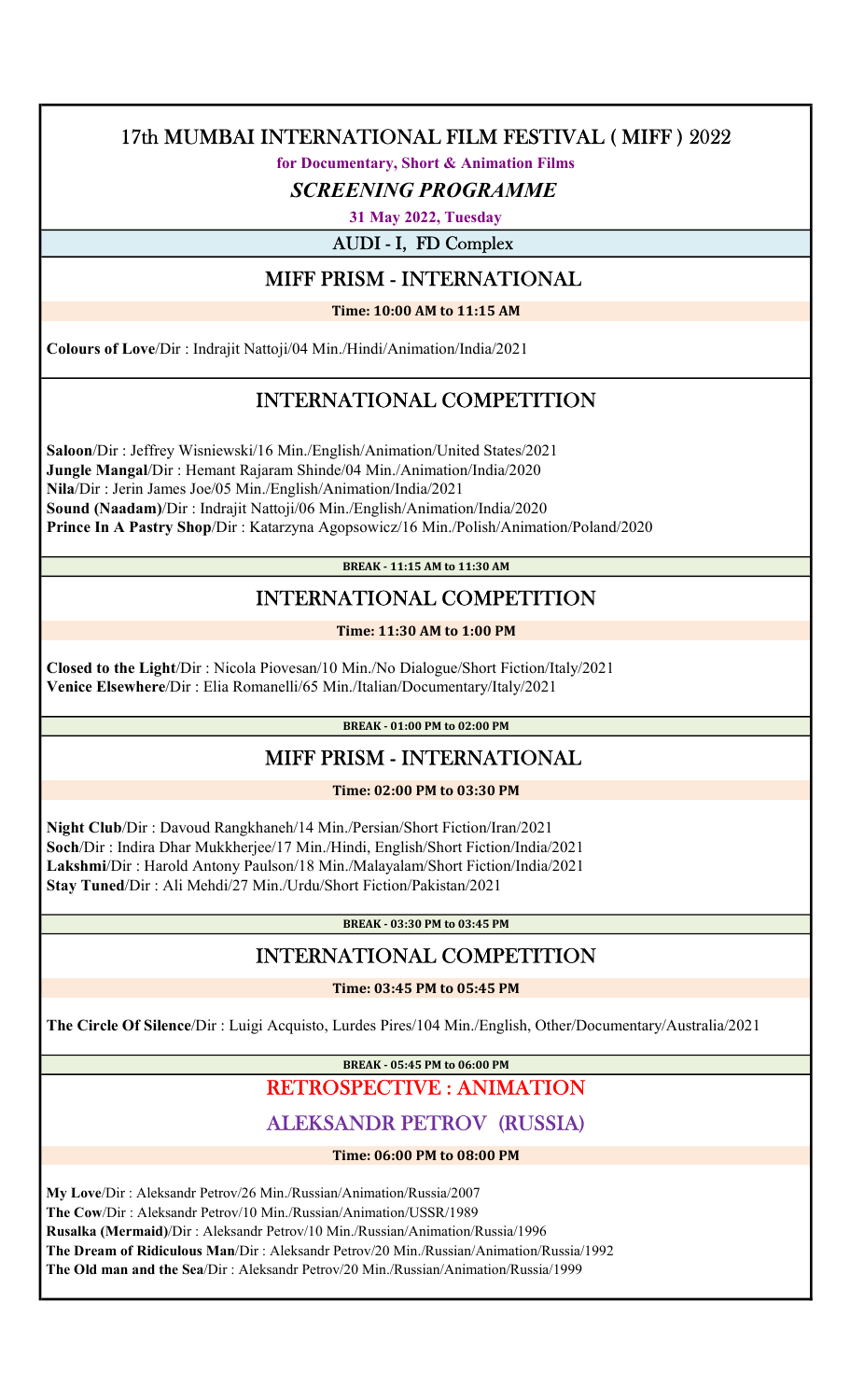for Documentary, Short & Animation Films

#### SCREENING PROGRAMME

01 June 2022, Wednesday

AUDI - I, FD Complex

# INTERNATIONAL COMPETITION

Time: 10:00 AM to 11:15 AM

 Rettai Jadai - The Girl With The Red Ribbons/Dir : Jayakrishnan Subramanian, Franziska Schönenberger/19 Min./Tamil/Short Fiction/India/2020 Tower/Dir : Sanket Angane/45 Min./Marathi/Short Fiction/India/2020

BREAK - 11:15 AM to 11:30 AM

# INTERNATIONAL COMPETITION

Time: 11:30 AM to 1:00 PM

Backstage/Dir : Lipika Singh Darai/85 Min./Odia with EST/Documentary/India/2020

BREAK - 01:00 PM to 02:00 PM

## INTERNATIONAL COMPETITION

Time: 02:00 PM to 03:30 PM

 Ocd/Dir : Ali Azadikhah/14 Min./Persian/Short Fiction/Iran/2021 Friends Of Elephant/Dir : Kripal Kalita/54 Min./English (Partly Assamese)/Documentary/India/2021

BREAK - 03:30 PM to 03:45 PM

# INTERNATIONAL COMPETITION

Time: 03:45 PM to 05:45 PM

 Dhobi Ghat/Dir : Shridhar K S/22 Min./Hindi,English/Documentary/India/2021 Translate. Guān luò yīn/Dir : Richer Hu/20 Min./Chinese, Chinese - Min Nan/Short Fiction/Taiwan/2021 Home Address/Dir : Madhulika Jalali/67 Min./Kashmiri, English, Hindi/Documentary/India/2021

BREAK - 05:45 PM to 06:00 PM

JURY SCREENING

# DAN WOLMAN (ISRAEL)

Time: 06:00 PM to 08:00 PM

The Fringe's Heart/Dir : Dan Wolman/50 Min./Hebrew/Documentary/Israel/2020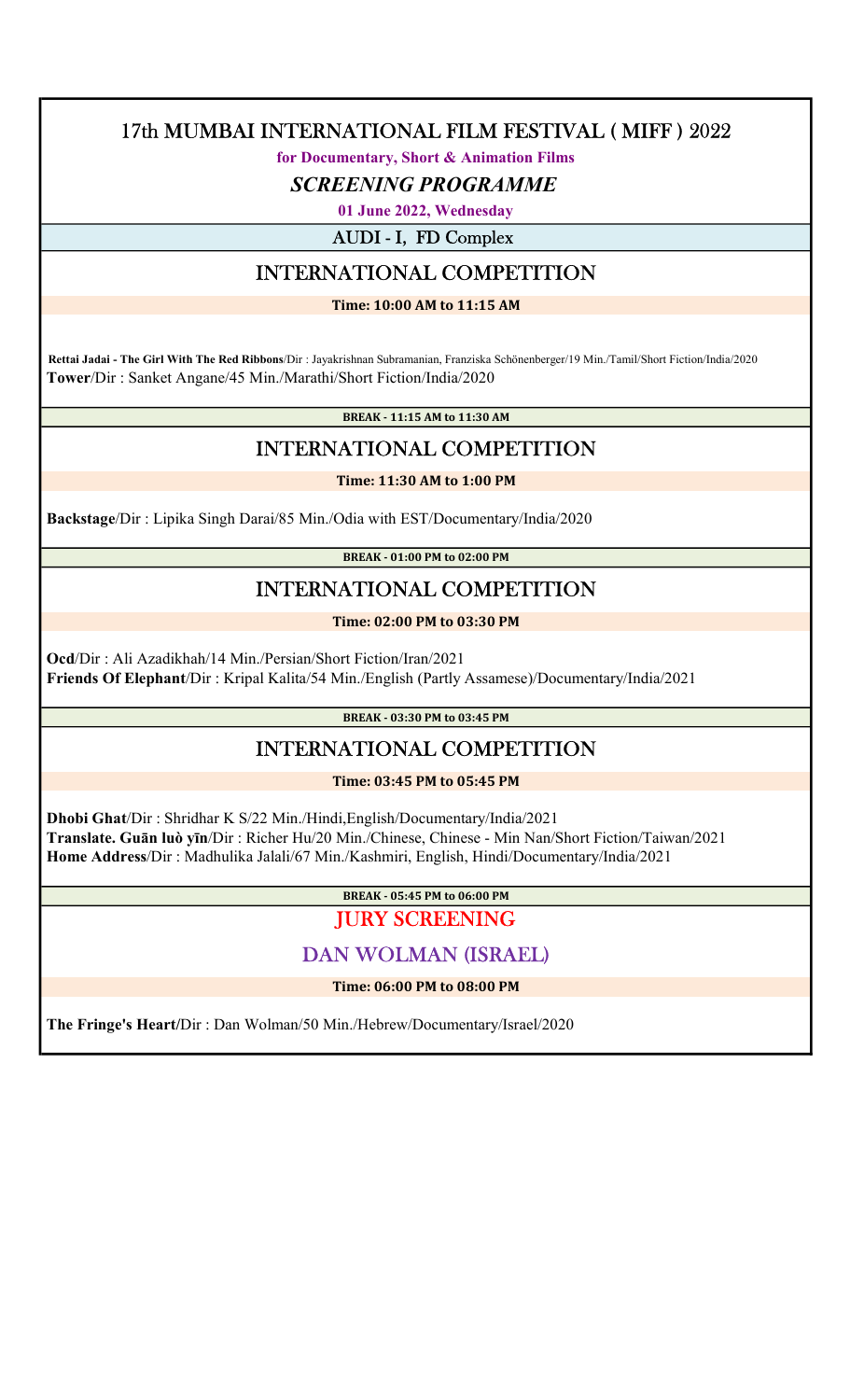for Documentary, Short & Animation Films

#### SCREENING PROGRAMME

02 June 2022, Thursday

AUDI - I, FD Complex

# INTERNATIONAL COMPETITION

Time: 10:00 AM to 11:15 AM

 Gussadi - Celebration Of Being God!/Dir : Jennifer Alphonse/30 Min./English, Telugu/Documentary/India/2021 Creative Man Of Piplantri/Dir : Bhagwan Das Banshkar/32 Min./Hindi/Documentary/India/2021

BREAK - 11:15 AM to 11:30 AM

#### INTERNATIONAL COMPETITION

#### Time: 11:30 AM to 1:00 PM

The Dance/Dir : Pat Collins/93 Min./English/Documentary/Ireland/2021

BREAK - 01:00 PM to 02:00 PM

# INTERNATIONAL COMPETITION

Time: 02:00 PM to 03:30 PM

 For Your Peace Of Mind, Make Your Own Museum/Dir : Pilar Moreno, Ana Endara/71 Min./Spanish,/Documentary/Panama/2021 Clearance Sale/Dir : Sarower Reza Jimi/04 Min./Estonian/Short Fiction/Estonia/2021

BREAK - 03:30 PM to 03:45 PM

## INTERNATIONAL COMPETITION

Time: 03:45 PM to 05:45 PM

 Brother Troll/Dir : Gudmund Helmsdal/30 Min./Faroese/Short Fiction/Faroe Islands/2021 The Long Rider/Dir : Sean Cisterna/95 Min./English, Portuguese, Spanish/Documentary/Canada/2022

#### BREAK - 05:45 PM to 06:00 PM JURY RETROSPECTIVE

#### MINA RAD (FRANCE - IRAN)

Time: 06:00 PM to 08:30 PM

 For me the sun never sets/Dir : Mina Rad/26 Min./Documentary/Iran/2012 Persian Tales, Jean Rouch in Iran/Dir : Mina Rad/57 Min./Documentary/Iran/2018 The future of the past, Pierre and Yolande Perrault/Dir : Mina Rad/61 Min./Documentary/Canada,Québec/2019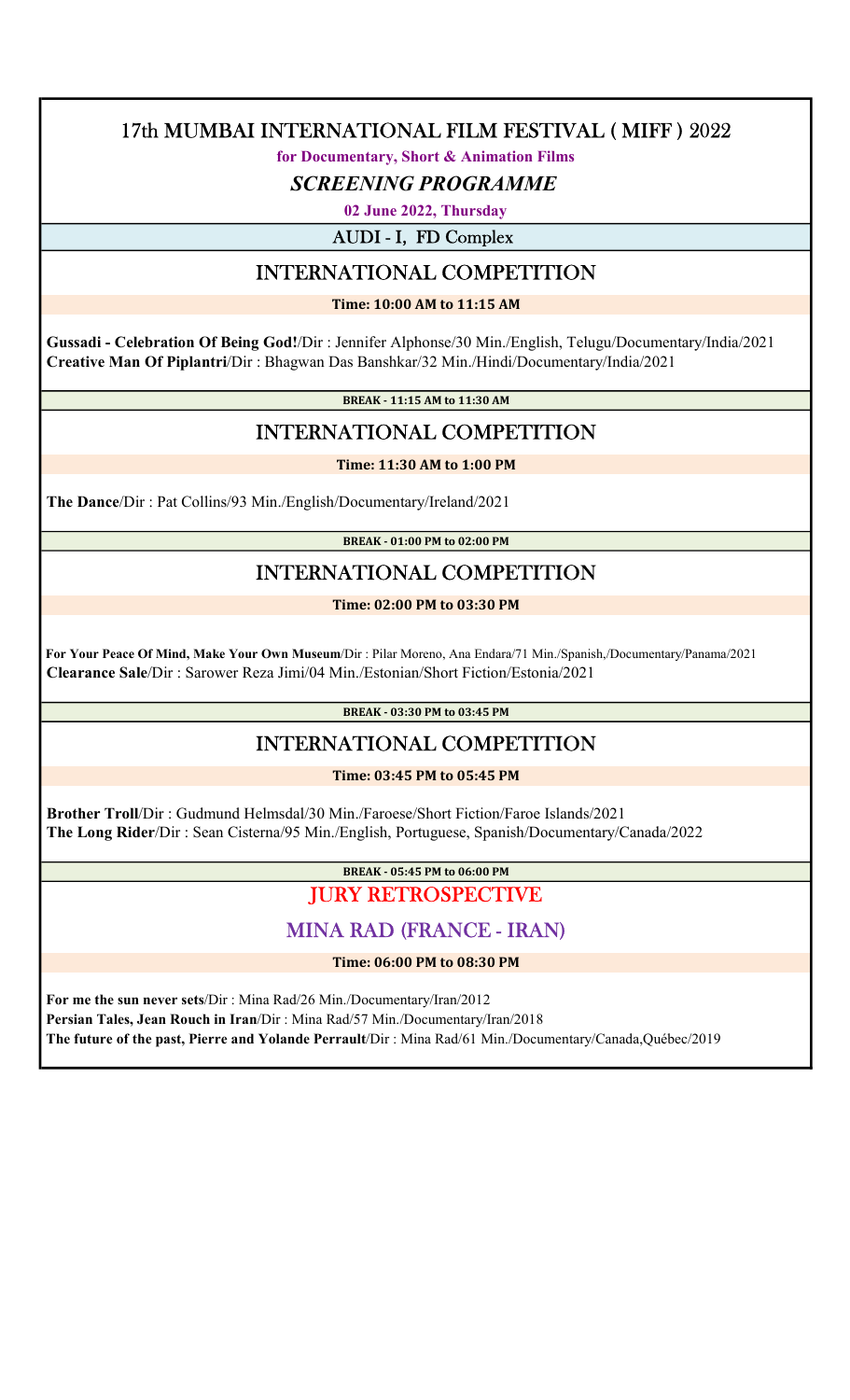for Documentary, Short & Animation Films

#### SCREENING PROGRAMME

03 June 2022, Friday

AUDI - I, FD Complex

# INTERNATIONAL COMPETITION

Time: 10:00 AM to 11:15 AM

 Saakshatkaaram/Dir : Sudesh Balan/15 Min./Malayalam/Short Fiction/India/2020 Who Says The Lepchas Are Vanishing ?/Dir : Abhudaya Khaitan/43 Min./Hindi with EST/Documentary/India/2019

BREAK - 11:15 AM to 11:30 AM

# INTERNATIONAL COMPETITION

Time: 11:30 AM to 1:00 PM

Among Us Women/Dir : Sarah Noa Bozenhardt/93 Min./Amharic/Documentary/Germany/2021

BREAK - 01:00 PM to 02:00 PM

# INTERNATIONAL COMPETITION

Time: 02:00 PM to 03:30 PM

Emergence: Out Of The Shadows/Dir : Vinay Giridhar/80 Min./English/Documentary/Canada/2021

BREAK - 03:30 PM to 03:45 PM

## INTERNATIONAL COMPETITION

Time: 03:45 PM to 05:45 PM

 Maasa/Dir : Phulawa Amar Khamkar/26 Min./Marathi/Short Fiction/Australia/2021 Land of my father/Dir : Matthew Koshmrl/76 Min./Korean and Japanese/Documentary/Korea South/2020

> BREAK - 05:45 PM to 06:00 PM SPECIAL PACKAGE

# SHORT SHORTS FILM FESTIVAL & ASIA (JAPAN)

Time: 06:00 PM to 08:00 PM

 Shakespeare in Tokyo/Dir : Genevieve Clay Smith/20 Min./Short Fiction/Japan/2018 Shabu Shabu Spirit/Dir : Yuku Saito/11 Min./Short Fiction/Japan/2015 Home Away From Home/Dir : James Jiraju/14 Min./Short Fiction/Japan/2017 Jose's Tour de Tokyo/Dir : Kimie Tanaka/16 Min./Short Fiction/Japan/2019 This is Tokyo/Dir : Ben Suszuki/16 Min./Short Fiction/Japan/2020